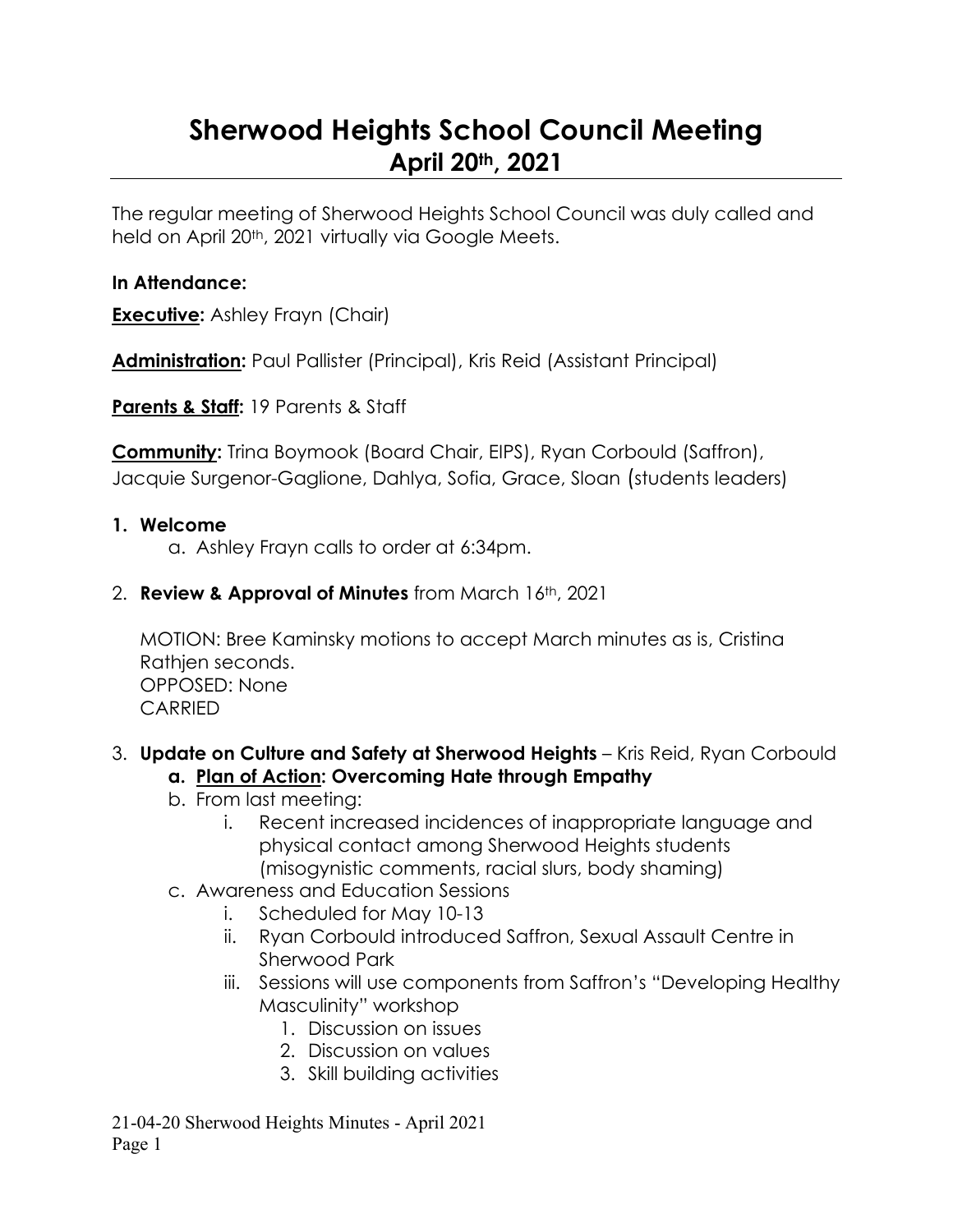- 4. Bystander intervention
- d. RCMP Education Session Constable Andrea Dyck
	- i. Scheduled for April 26
	- ii. Will discuss exploitation, meaning of consent, legal side of things, internet safety, distribution of sensitive images, online hate speech
	- iii. Constable Dyck is open to additional topic suggestions from parents, please email [Mr. Pallister,](mailto:Paul.Pallister@eips.ca) [Mr. Reid](mailto:kris.reid@eips.ca) or [Ryan Corbould](mailto:ryanc@saffroncentre.com)
- e. Questions
	- i. Is there information or resources that could be sent home for parents to support the in-school education?
		- 1. Skills handbook available from Saffron's [website](https://www.saffroncentre.com/)
		- 2. Will review updating Counselor's Corner on Sherwood Heights website
- 4. **Sherwood Heights Build** Jacquie Surgenor-Gaglione (guest speaker)
	- a. Discussed information on new efforts and plans to move forward with a new building for Sherwood Heights School via community engagement.
	- b. Creating an Awareness Campaign
		- i. Website, to be published in May: www.ReplaceSherwoodHeights.ca
		- ii. Email: [building@replacesherwoodheights.ca](mailto:building@replacesherwoodheights.ca)
		- iii. Newsletter list
- 5. **COSC Report**  Ashley Frayn
	- a. Meeting on April 7<sup>th</sup>, 2021
		- i. Highlights from meeting sent out via email.
	- b. Looking for someone to attend COSC meetings. Ashley will continue to attach COSC meeting minutes until a volunteer is found.

# **6. Program Representative Reports**

- a. Logos Melanie Ryzuk
	- i. Planned another Bless the Staff for end of the year, individually packaged treat bags to be dropped off hopefully next week
- b. Band Paul Pallister
	- i. No update.
- c. French Immersion Katharina Staub
	- i. French celebration moved again due to online learning, will plan a week celebration in May.
- d. IMPACT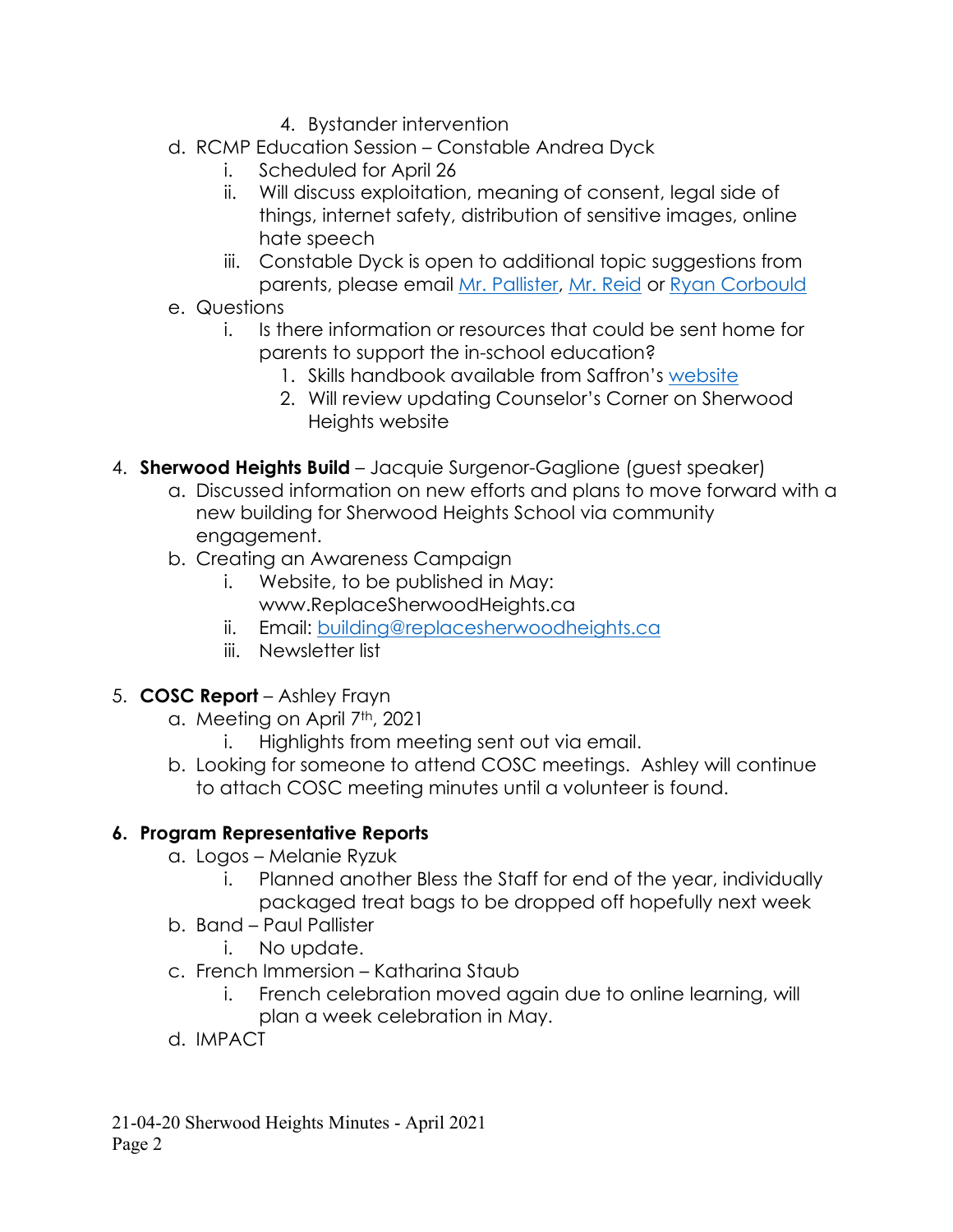- i. Haven Wong has been selected as the nominee to represent EIPS for Edwin Parr award at provincial level.
- 7. **Staff Appreciation**  Paul Pallister & Ashley Frayn
	- a. Plan is for a week of food appreciation early to mid-June

#### 8. **Administration Report** – Paul Pallister

- a. Update from Administration
	- i. Surveys out to Grade 9 students, Grade 7 parents
	- ii. May 3-7: Mental Health Awareness week
	- iii. Grade 9 Farewell: likely similar to last year, but with cohorts together
- b. Sherwood Heights move to online learning
	- i. 3 successive COVID cases within a week so about a third of students in quarantine and two-thirds of staff
	- ii. Improved learning solution to maintain staff interactions with students, virtually
- c. School budgets delayed this year, expected on Friday to determine staffing and class sizes
- d. Parents are strongly encouraged to review and give feedback to the [Draft K-6 curriculum](https://www.alberta.ca/curriculum.aspx?utm_source=bing&utm_medium=cpc&utm_campaign=K-6%20Curriculum%20Campaign%20-%20Search%20-%20March%202021&utm_term=alberta%20curriculum&utm_content=General) changes being proposed by the provincial government.
- e. Grade 6 tours of SWH were successful last week.

## **9. Parent Opportunity**

- a. [Keeping Them Safe While Helping Them Grow: Supporting children's](https://www.eips.ca/calendar#month/2021/04/event/2021/04/21/426511)  [emotional growth in challenging times](https://www.eips.ca/calendar#month/2021/04/event/2021/04/21/426511)
	- i. Date: April 21, 2021
	- ii. Time: 7:00 to 8:30pm
	- iii. Location: Online
	- iv. Teams link:<https://bit.ly/3vfw0Ed>

## 10. **Trustee Report** – Trina Boymook

a. The Board held numerous budget working sessions over the last month, as we prepare for April 22 Board meeting where we will approve allocations to schools and departments, as well as the use of reserves. The Board is set to approve a two-year reserve plan that addresses our transition to COVID recovery, COVID recovery plan, the Mission and Values of EIPS along with the Goals and Outcomes within Priority 1 Promote growth and success for all students and Priority 2 Enhance high-quality learning and working environments of our Four-Year Education Plan. The reserve plan has a value of \$5.76M with \$4.66M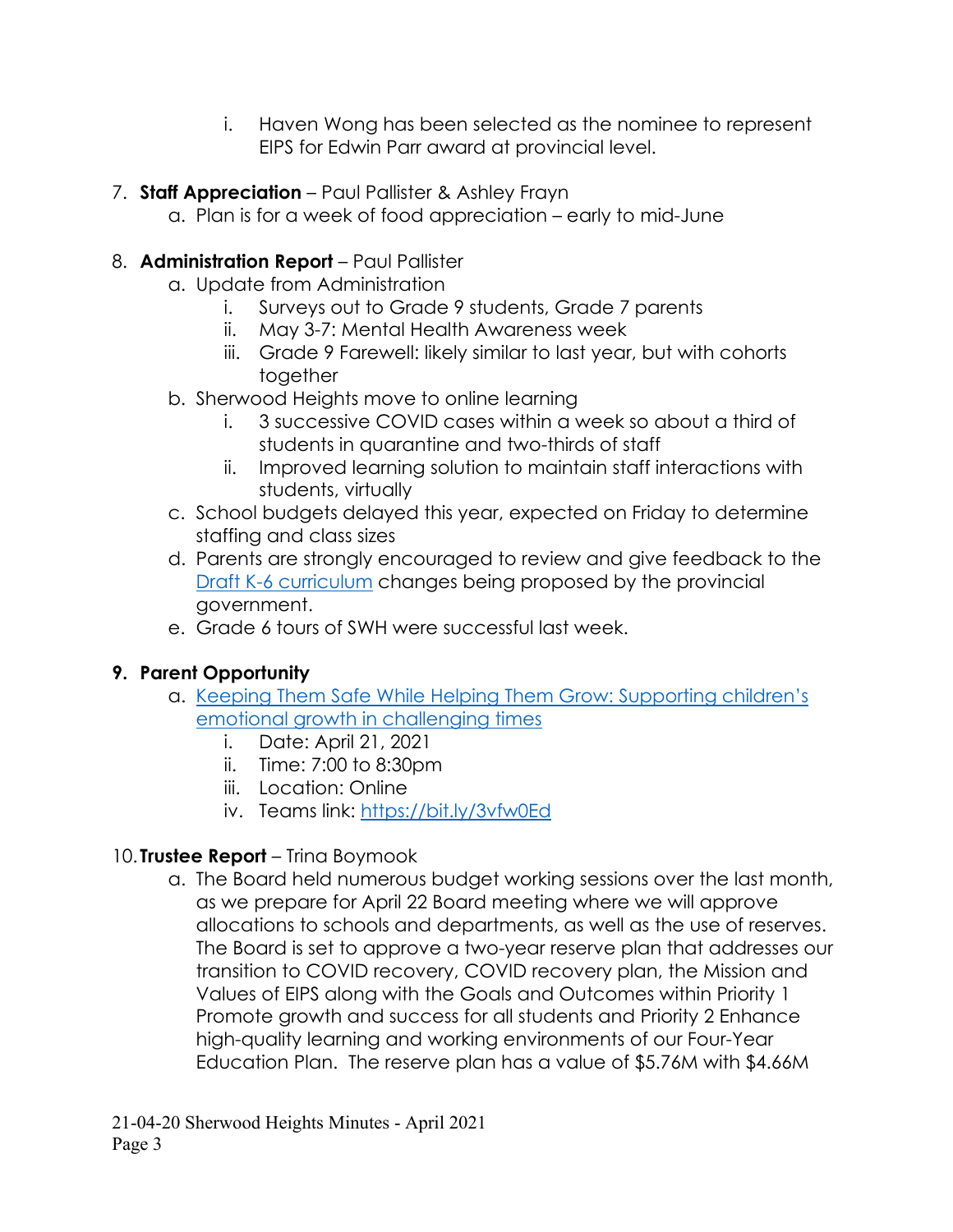being spent in year one with the remaining \$1.1M being spent in year two. Highlights from the reserve plan are:

- i. \$2.1M response to COVID costs (PPE and sanitization)
- ii. \$500K Learning Loss (COVID recovery)
- iii. \$500K Student Social Emotional Support (COVID recovery)
- iv. \$130K Career Pathway's Consultant
- v. \$393K Consultants (Numeracy, early leaning and assessment)
- vi. \$175K New Curriculum
- vii. \$20K Junior High Honours
- viii. \$116K Home Education
- ix. \$250K Modular Year 3 Mechanical Cooling program
- b. It should be noted that EIPS will not be providing an out of school learning option for the 2021-22 school year. EIPS fundamentally believes that it is the best for students to be physically present in school. As we transition to COVID recovery EIPS will be offering a Home Education option that will only be offered to those currently registered in out of school learning and will be offered through Next Step. Those that choose the Home Education option will be committed to the program for the full school year and will not be offered an opportunity to transition back to the classroom during the 2021-22 school year.
- c. On April 22, the Board will also be approving Administrative fees and School Fees. I would like to advise you that the Board will not be considering a Technology Fee this year. The Board has deferred these conversations for another year while Senior Administration updates the Division Technology Plan.
- d. The Board held a special meeting on March 25 to approve a motion to update our modular request to move two additional modulars from ecole Campbelltown that will be relocated to Ardrossan Jr/sr. This will result in a total of 4 modulars being removed from ecole Campbelltown and 2 from Pine Street.
- e. At the special meeting we also approved the use of To Be Allocated funds to hire three full time Family School Liaison Workers to connect with identified out of school learners that we have had limited connections with as part of our COVID Recovery support. This work will start early April and continue until the end of June.
- f. On March 29, Board Chairs and Superintendents met with the Minister of Education to be debriefed on the release of the draft Curriculum. Over the next few months, the Division will review the curriculum with groups of EIPS teachers. The Board of Trustees will use the outcome of this review to form our official feedback to the Minister. We encourage parents to take time to review the information that is